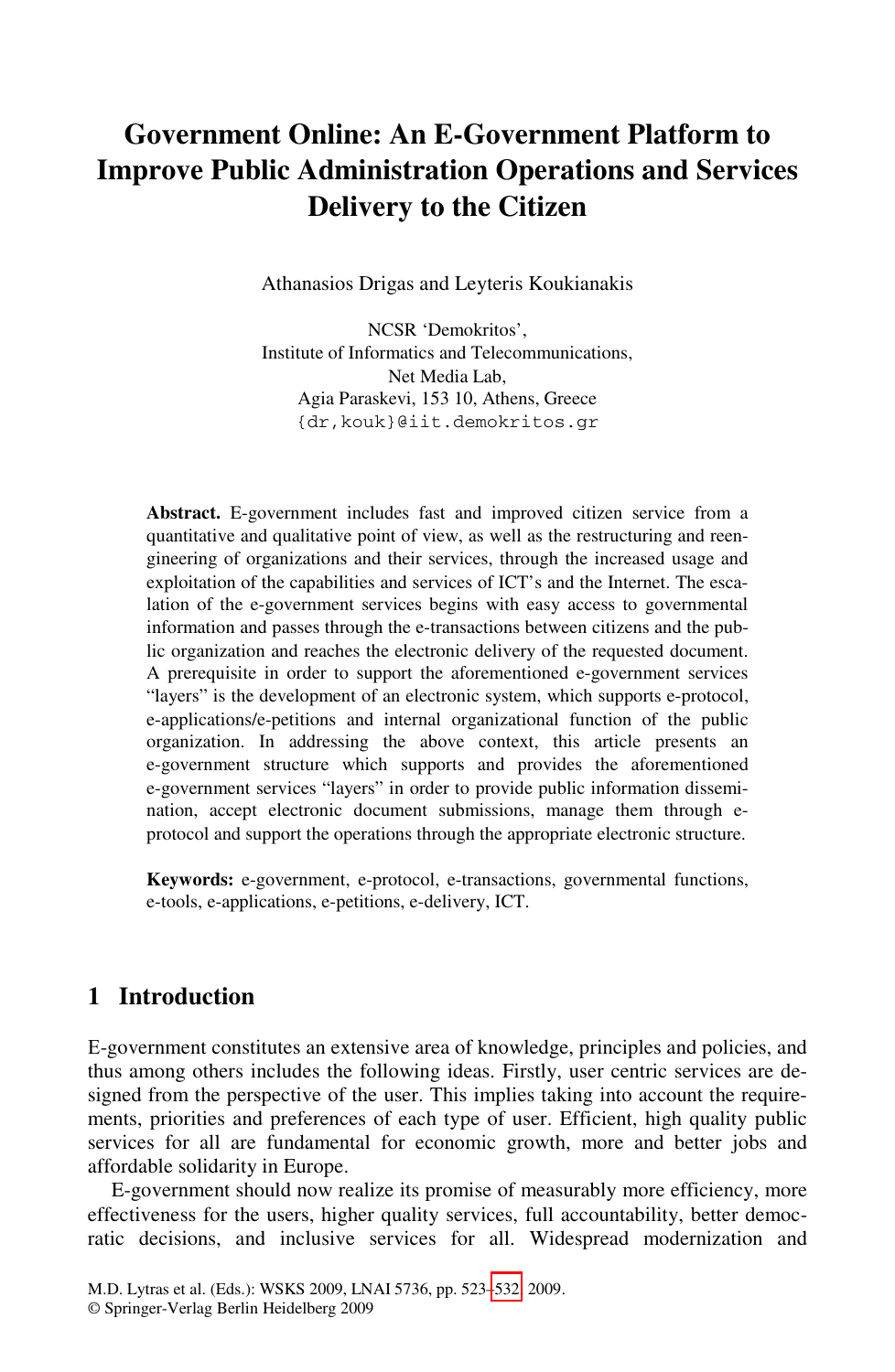innovation of public administrations must become a reality. The focus is to move from readiness to impact and transformation. The emphasis should shift from online availability to achieving impact and wider user take-up, using more comprehensive benchmarking. Organisational innovation includes the improvement of human resources and skills. These "human" factors are essential to be able to make progress on organisational innovation but – most importantly – they should also be a driving force to turn organisational innovation into a continuous process. E-government refers to the federal government's use of information and communication technologies (such as Wide Area Networks, the Internet, and mobile computing) to exchange information and services with citizens, businesses, and other arms of government. It originates from penetration of ICTs within the governmental domain. E-government transforms the traditional and well known shape of governmental structure, services and operations to a new figure which affects strongly the e-citizen transactions with the governmental services. More and more governments are using information and communication technologies and especially the Internet or web-based applications, to provide services among governmental agencies and citizens, businesses, employees and other nongovernmental organizations [1],[2]. Just as e-learning [3],[16],[17], ehealth and e-commerce [4], e-government represents the introduction of a great wave of technological innovation as well as government reinvention. E-government uses the most innovative information and communication technologies, particularly webbased applications, to provide citizens and businesses with access to governmental information and services, to improve the quality of the services and to develop and provide greater opportunities to citizens to participate in democratic institutions and processes [5],[6]. This includes transactions between government and business, government and citizen, government and employee, and among different units and levels of government like justice, taxation, welfare, social security, procurement, intragovernmental services etc [7],[8],[9],[10],[11],[12]. All these require technical policies and specifications for achieving interoperability, security and information systems coherence across the public sector [13], [14], [15].

The above context constitutes a basic body of knowledge for the design and development of e-government applications. On this basis, and towards a modular design of the electronic transactions, we analytically specified, designed, and developed a generic e-government environment that is based on a highly interactive, user-case model (citizen, employee, and administrator) and a flexible-interoperable scheme of assistive communication tools.

### **2 Structure of the E-Government Environment**

The e-government environment consists of three systems: A web portal, the eprotocol system and finally the e-applications/e-petitions system. The last two will be described as one, since the latter may be considered as an extension of the e-protocol system. The governmental organization consists of six departments (planning, havoc compensation, housing, protocol, finances and research). Each department has one director and a large number of employees.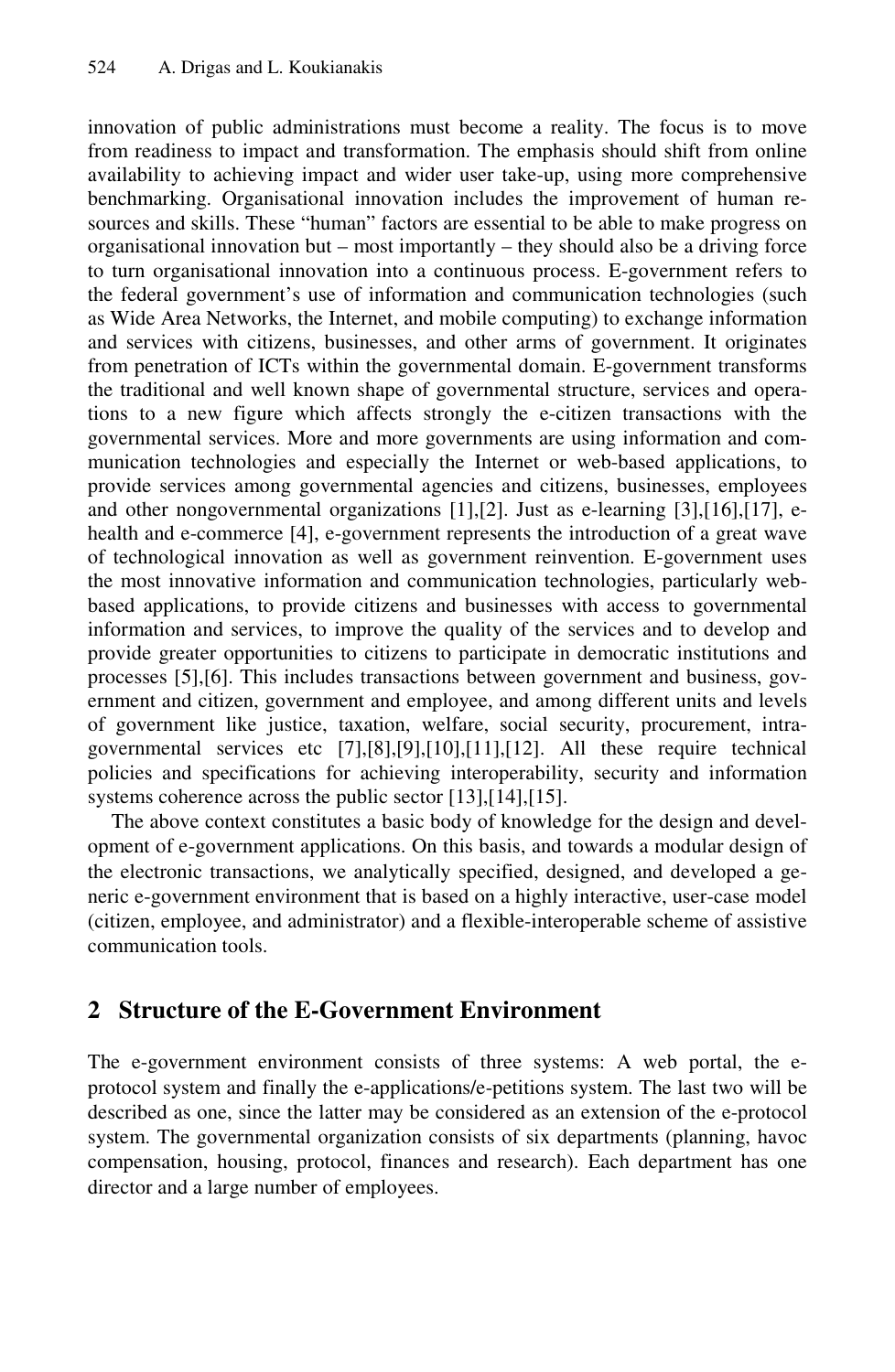#### **2.1 Web Portal's Environment Tools**

The web portal environment includes tools that offer flexibility and adaptability depending on their use. The design of these tools is based on web services, such as discussion forums, chat, message box, e-libraries, which are widespread in the public web community. These tools are distinguished into two groups: ''informative'' and ''communicative''. On the one hand, the ''informative'' tools include services related to the information of governmental functions and their presentation. On the other hand, the ''communicative'' tools include services that allow the communication of users belonging to the same or different group (session level). The web portal environment enables the management of these tools according to the user groups' permission. More explicitly, the ''informative'' tools are the following: announcements, frequently asked questions (F.A.Q.) and e-libraries. Respectively, the ''communicative'' tools are: discussion forums, message boxes, chat and e-requests. Finally, it must be noted that the environment relates the tools according to the specific user level permissions. These levels are analyzed in the sections to follow.

#### **2.2 User Levels**

Seven user levels are distinguished (Fig.1) in the web portal environment. Different supporting tools exist in each one of them.



**Fig. 1.** User Levels

Depending on the corresponding use, these levels have also a different role: Administrator, Manager, Director, Employee, Protocol Administrator (Employee), Registered (Authorized) User and Unauthorized User (Guest). Each of them interacts with the other through the ''informative'' and ''communicative'' tools related to each level.

The administrator coordinates and manages the e-government application through the administrative tools. The administrator determines which user level-group has the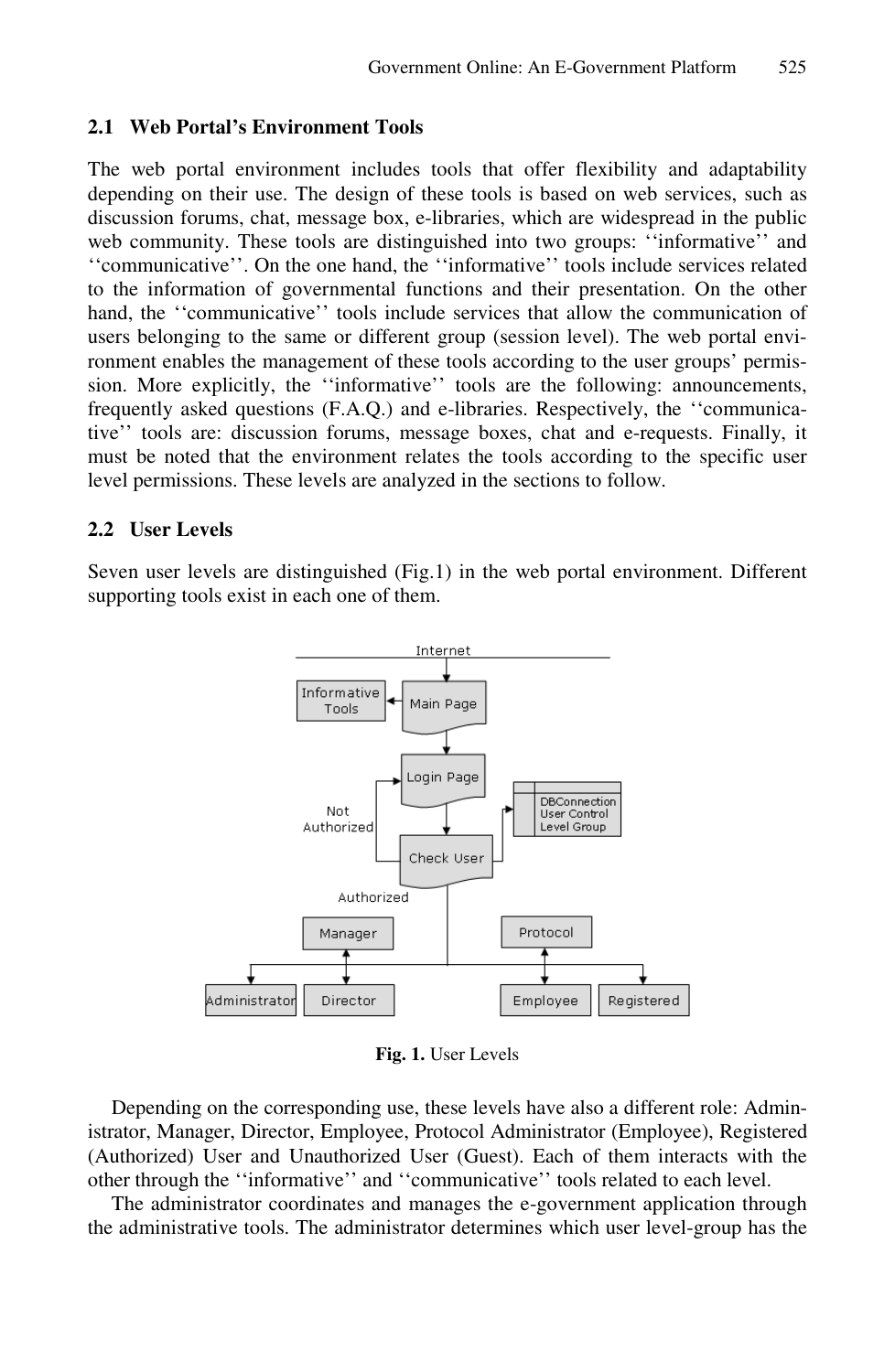permission to use the corresponding ''informative'' and ''communicative'' tools. Moreover, the administrator can communicate with the other user levels in order to solve issues and has the privilege of updating the system. Finally, the administrator decides about the preparation, design and diffusion of the electronic content to the citizens. Through user friendly and interactive ICT web tools, the administrator authors the governmental content.

The Manager, Director and Employees user levels are described together, as they incorporate many similarities. The manager decides about the preparation, design and diffusion of the electronic content. Moreover, through the communicative tools, the employees cooperate with the directors, the directors with the manager and the manager with the administrator with respect to discussing solutions to problems and to exchange ideas for the better functionality of the system. Finally, these three user levels play an important and diverse role in the e-protocol chain, which will be described later.

The Protocol Administrator (Employee) is responsible for the e-protocol system. Besides the "informative" and "communicative" tools, he/she has the ability to view, change (under conditions) and add applications/petitions to the e-protocol system. The applications/petitions are fully categorized and new categories can be created. The Registered (Authorized) Users have the ability to see and change specific information regarding their account, can view the progress of their applications/petitions and finally, they can make new applications/petitions that are supported by the e-application/e-petition system.

Finally, Unauthorized Users (Guests) can enter and search the data structure as a means of gathering important information. Finally, they may be informed about the news and events through the news and calendar service.

### **3 User Tools and Services**

#### **3.1 Administrative Tools**

The environment provides administrative tools that are divided into two groups as follows: Management of the web portal system and management of the e-protocol and e-applications/e-petitions system. The management of the web portal system incorporates management of the "informative" services and management of the "communicative" services (Fig. 2). The management of the informative services is an important issue, as through it the administrator has the flexibility to manage the following ontologies: The users, the main menu description, the e-library, announcements and finally, the frequently asked questions (F.A.Q.). The environment tools enable the administrator to organize the informative content.

Correspondingly, the communicative services group consists of interactive forms through which the administrator manages chat session, the discussion forum and finally, the message box.

Management of the e-protocol and e-applications/e-petitions systems incorporates management of the petitions, their categories and their deadlines. The transactions executed in each group concern retrieval, insertion and update of the corresponding data. All web requests/responses are carried out through interactive and user-friendly forms.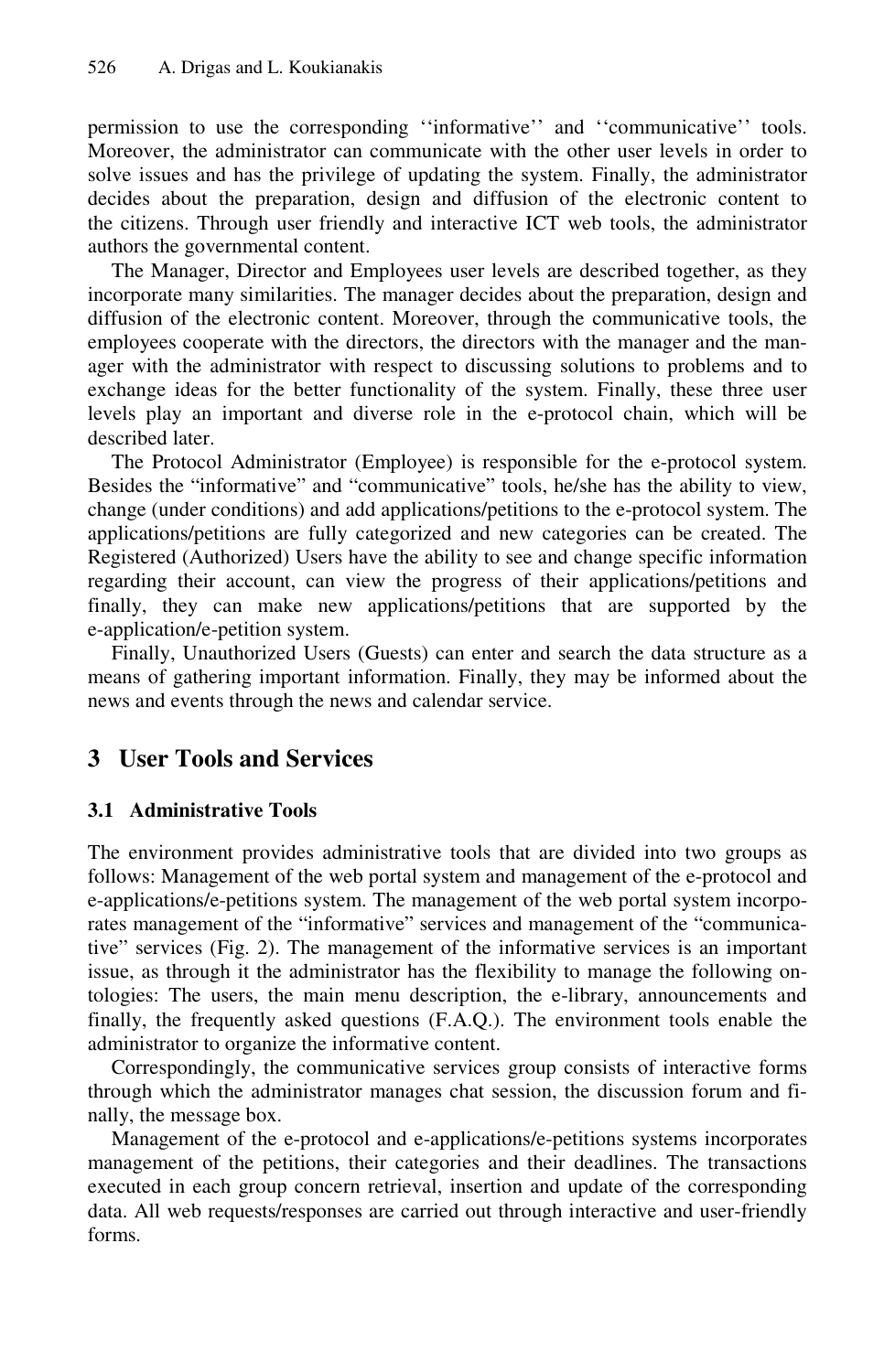

**Fig. 2.** Administrative Tools



**Fig. 3.** Manager / Director / Employees Environment Tools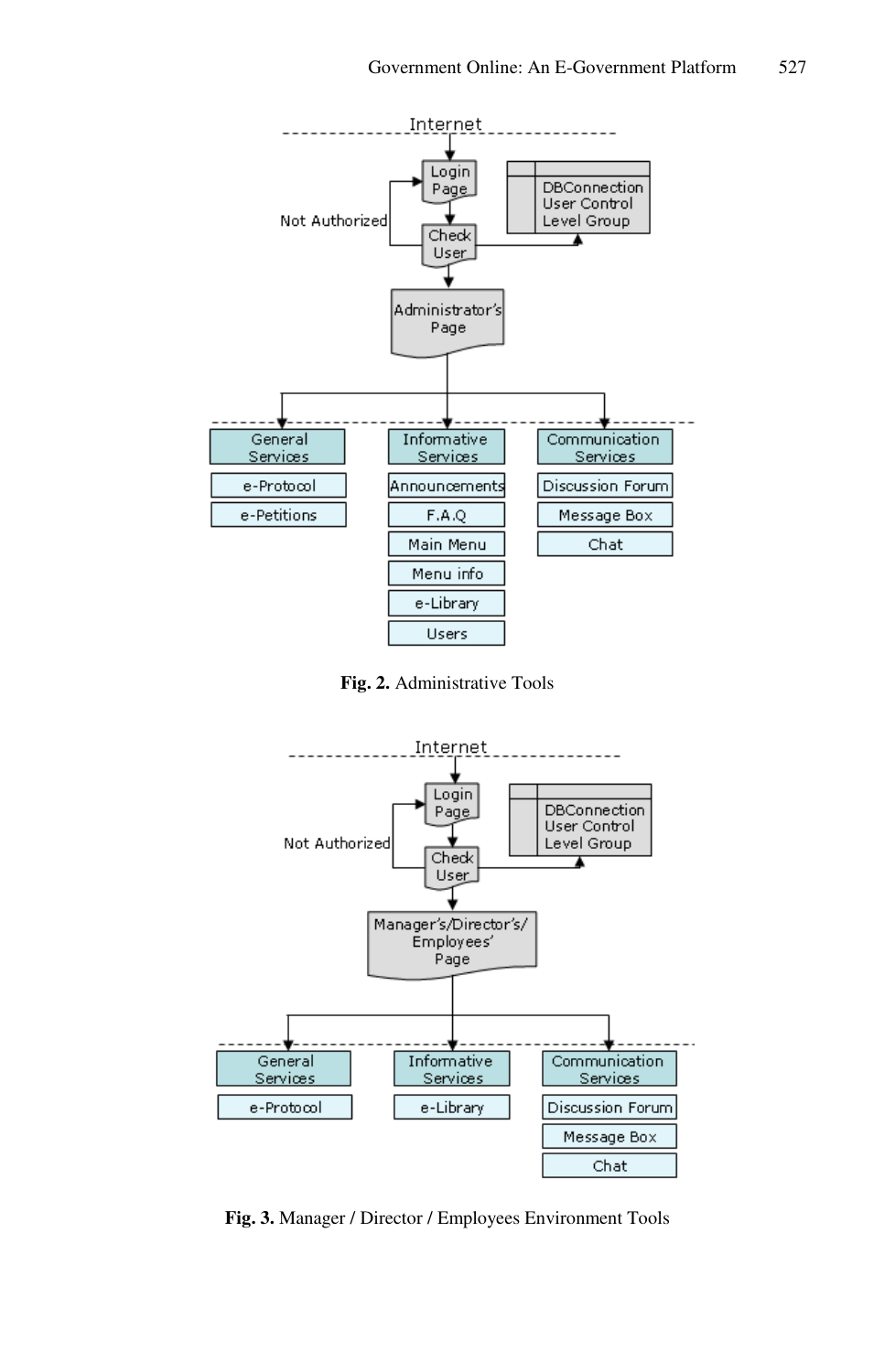### **3.2 Manager-Director-Employees Environment Tools**

The environment tools (Fig. 3) for these user levels are divided into three groups: Communicative, Informative and General Services. The group of communicative services is the one that enables these three user levels to communicate with the other user levels. The tools that employ these tasks are: the discussion forum, the message box, and chat. The second group of the informative services consists of tools that enable the fast access and management of the electronic content. This content cannot be accessed by unauthorized users. The general services group includes tools that are different for each user level and play an essential role in the e-protocol chain.

#### **3.3 Protocol Employee Environment Tools**

The environment tools of this user level (Fig. 4) are similar to the ones mentioned in 3.2. In addition, this level has extended tools regarding the e-protocol system. The protocol employee has more privileges in the e-protocol system and can also interact with the e-petitions system. This level is the starting and ending point in the eprotocol chain.



**Fig. 4.** Protocol Administrator Environment Tools

#### **3.4 Registered - Authorized Users Environment Tools**

The registered-authorized users have permission to interact with the e-Petitions system (Fig. 5). They can submit an application to the agency, as long as it is supported by the system. Moreover, the registered-authorized users have the ability to track the status of the applications they had submitted in the past. Finally, they can view and change some of their account information.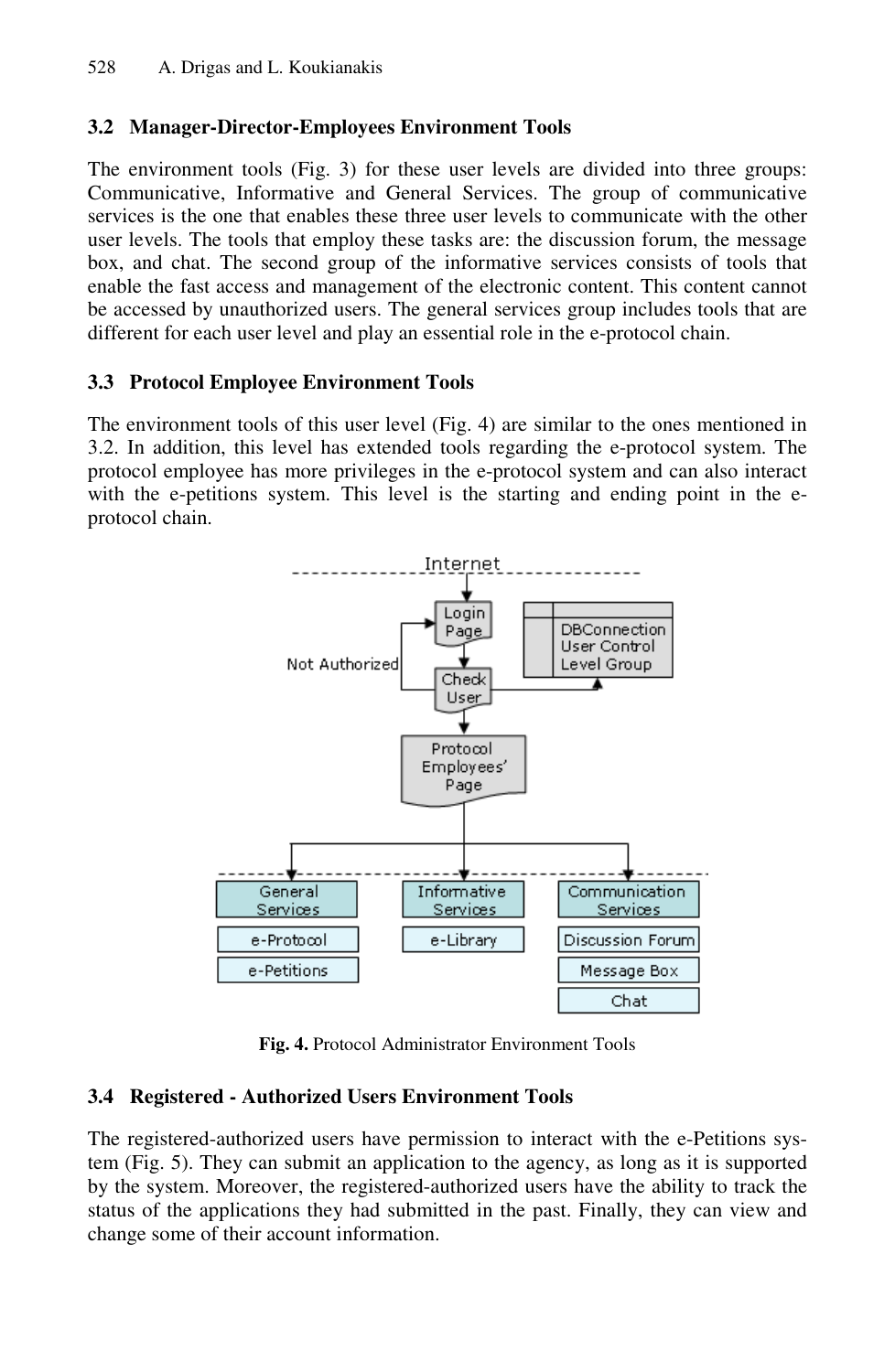

**Fig. 5.** Registered - Authorized Users Environment Tools

#### **3.5 Guest - Unauthorized Users Environment Tools**

The Guests – Unauthorized Users, on the other side, can browse the web portal in order to obtain valuable information regarding the agency and/or the issue(s) they wish to apply for. In order to apply, the guests-unauthorized users have to create an account (register) and interact with the e-Petitions system.

### **4 Structure Presentation**

#### **4.1 General Description**

The presented environment is used as the web portal of the Earthquake victims' Compensation Agency. The application serves as a means for the electronic collaboration of the agency's employees as well as for the general informing of citizens regarding the e-services. The basic contribution is the application of the communicative services (discussion forum, chat, message box) as a means of central-based communication of the agency with its employees and with the citizens. The main objective of the developed infrastructure is the diffusion of information from the agency to everyone and the improvement of the e-services to the citizens. The portal's contribution with respect to information and valorization is the diffusion of the agency's information and services to the simple Internet user.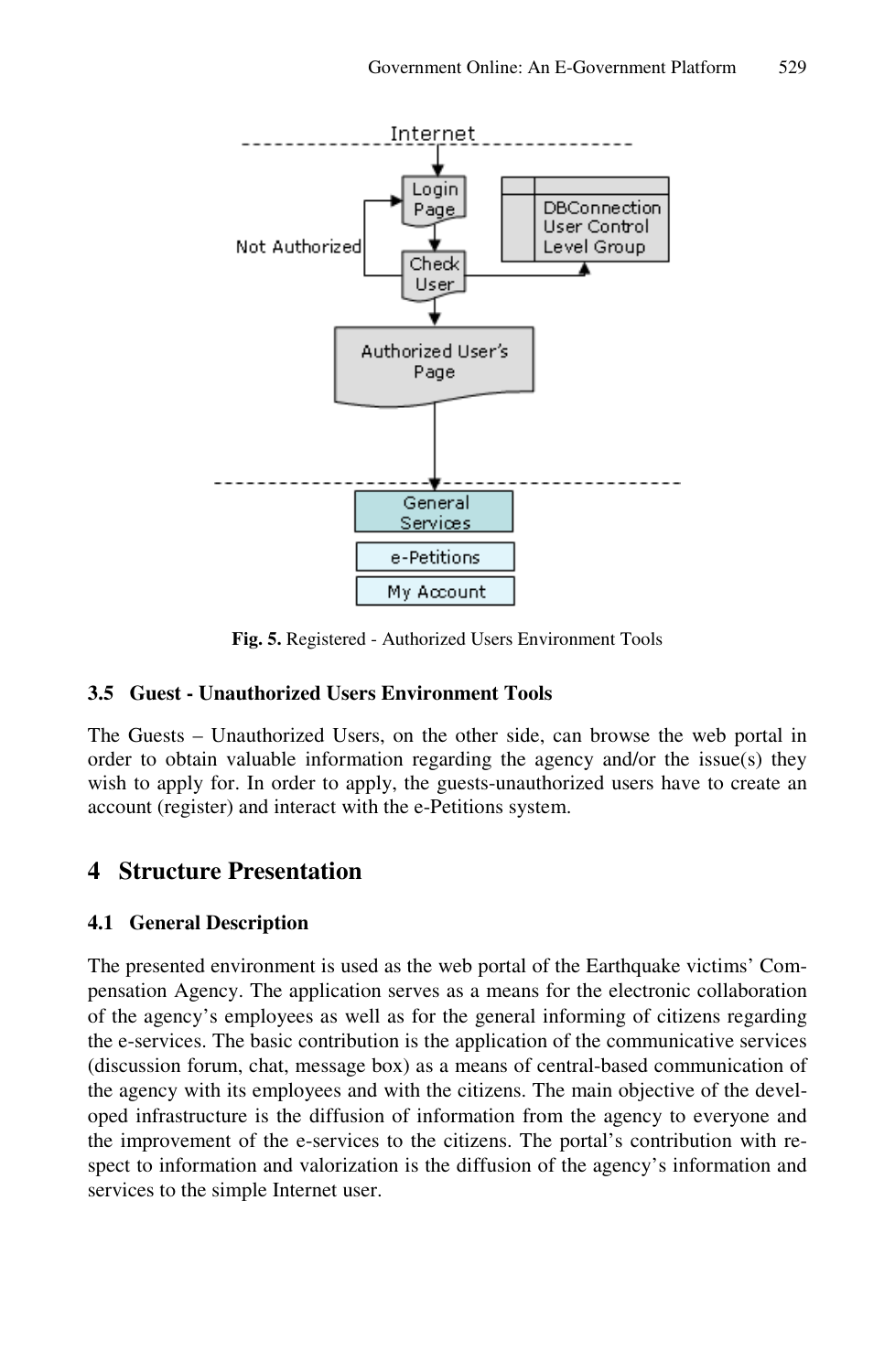#### **4.2 The Core of the e-Protocol System**

The e-Protocol system accepts petitions from various sources such as deposits, faxes, standard mail, e-mail and from the Internet. In the case where the petition's source is the Internet, the applicant receives a confirmation number and directions in order for his/her application to be fully registered. This mechanism is intended to avoid fake applications entering the e-protocol system.

Once a new petition has entered the system, the procedure shown in Fig.6 is applied. The application is regarded as a new task that must be assigned to someone in order to process it. In the beginning it is assigned by the Protocol Administrator to the Department Manager, who in his/her turn assigns it to one or more Department Directors and the latter to one or more employees. Finally, it reaches the Protocol Administrator who completes it and sends it to the Correspondence Office. All steps are automated and the system has been designed so as to minimize the need of human intervention. For instance, the users are notified by the system when a new task is assigned to them. The transactions are made under secure communications (SSL) and there is an idle timeout of 20 minutes. If there is no activity during this period, the system automatically logs out the user.



**Fig. 6.** E-Protocol Chain

## **5 Conclusions**

E-government is the challenge for European Governments, to simplify, accelerate and improve, the delivery of the governmental circle services and facilities to the citizen.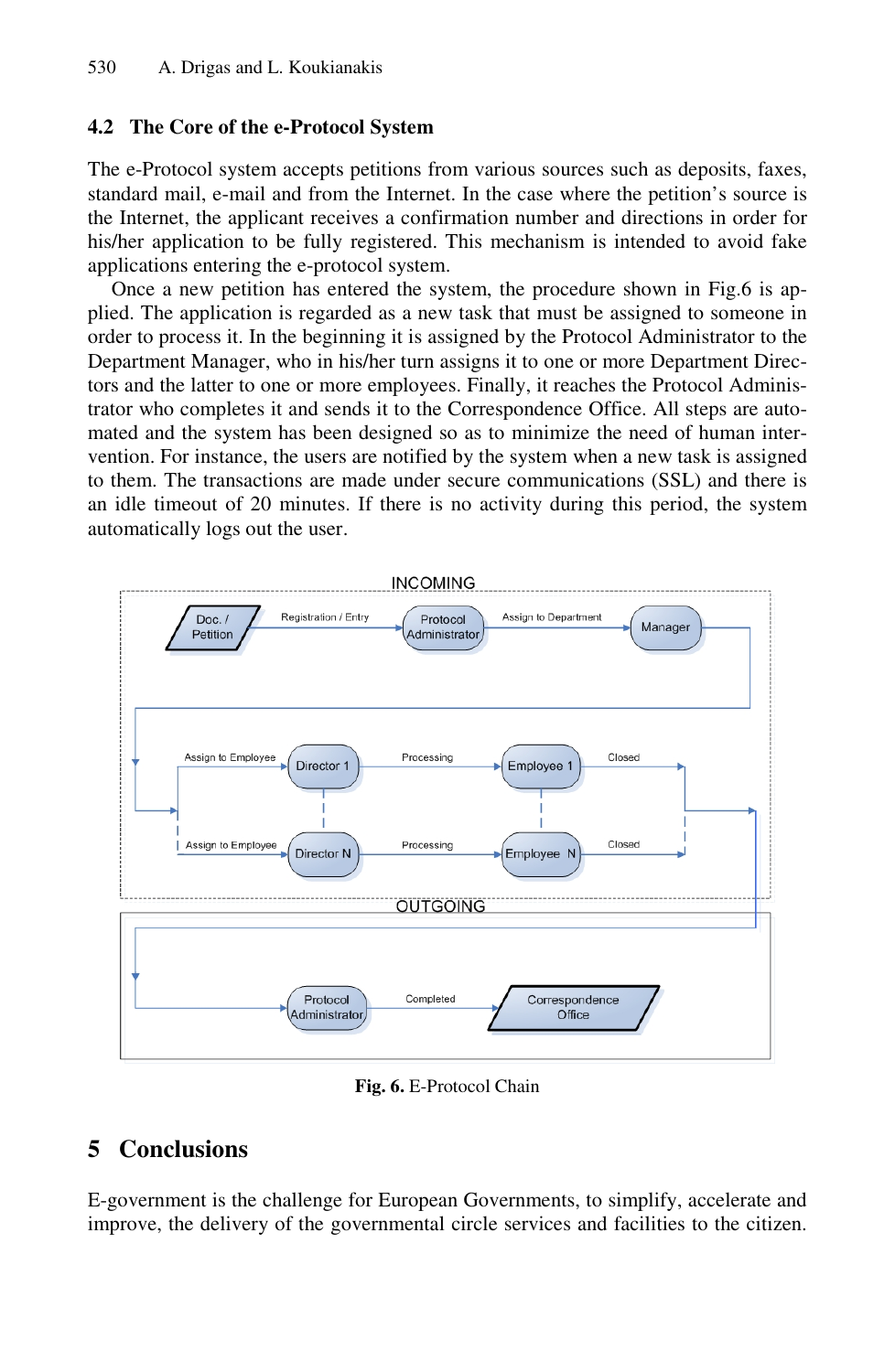According to Lisbon's Ministerial Meeting, EU groups of policies and initiatives, known as E-Europe, among other policies and priorities for the Information Society, give emphasis on Government online. This ensures that citizens have easy access to government information, services and decision-making procedures online. The big issue for e-government is to use Information and Communication Technologies (ICT's) to develop efficient services for European citizens. In particular, the basic aim is to develop Internet-based services to improve public access to information and public services, to improve public administration transparency through the Internet and to ensure that citizens have access to essential public data to allow them to take part in the decision-making process. Moreover, another goal is to ensure that electronic technology is fully used within public administration, with secure software and usage of secure layers in order to guarantee and reach some security standards.

E-government refers to electronic access to government information and services. As it has been mentioned before, the e-government idea includes fast and improved citizen service from a quantitative and qualitative point of view, as well as the restructuring and reengineering of the providing organization and its services, through the increased usage and exploitation of the capabilities of the information and communication technologies and especially through the facilities and services of the Internet. The escalation of the e-government services begins with the easy dissemination and easy access of the citizen to the governmental information and passes through the electronic transactions between the citizen and the public organization and reaches the electronic delivery of the requested document by the public organization to the citizen. An obvious prerequisite, in order to support the above "layers" of the egovernment services is the development of an electronic infrastructure which is able to support e-protocol, e-applications/e-petitions and internal organizational function of the public organization. In addressing the above context, this article presented an egovernment structure which supports and provides the aforementioned "layers" of the e-government services. This e-government structure, which introduces the notion and practicalities of electronic technology into the various dimensions and ramifications of government, has been developed by Net Media Lab of N.C.S.R. "Demokritos" for a Hellenic Public Organization, in order for the latter, to provide public information dissemination, accept electronic document submissions and manage them via eprotocol and support all the operations via the appropriate electronic structure which supports easy communication among the organization's departments as well as robust and user-friendly document management, storage, search, retrieval, handling and delivery.

Summing up, this paper presented an e-government environment based on information and communications tools. Our contribution is based on the proposal of a generic electronic scheme that enables distant collaboration of the agency's employees and the e-citizen. The included tools serve communicational and informative governmental functions through a user-friendly, interoperable and distributed webbased architecture. It must be noted that two basic axes are served. The first is the communication of the employees and the e-citizen, 24 hours a day, and the econtent development for different user levels. The second axe includes the delivery of e-services to the citizen.